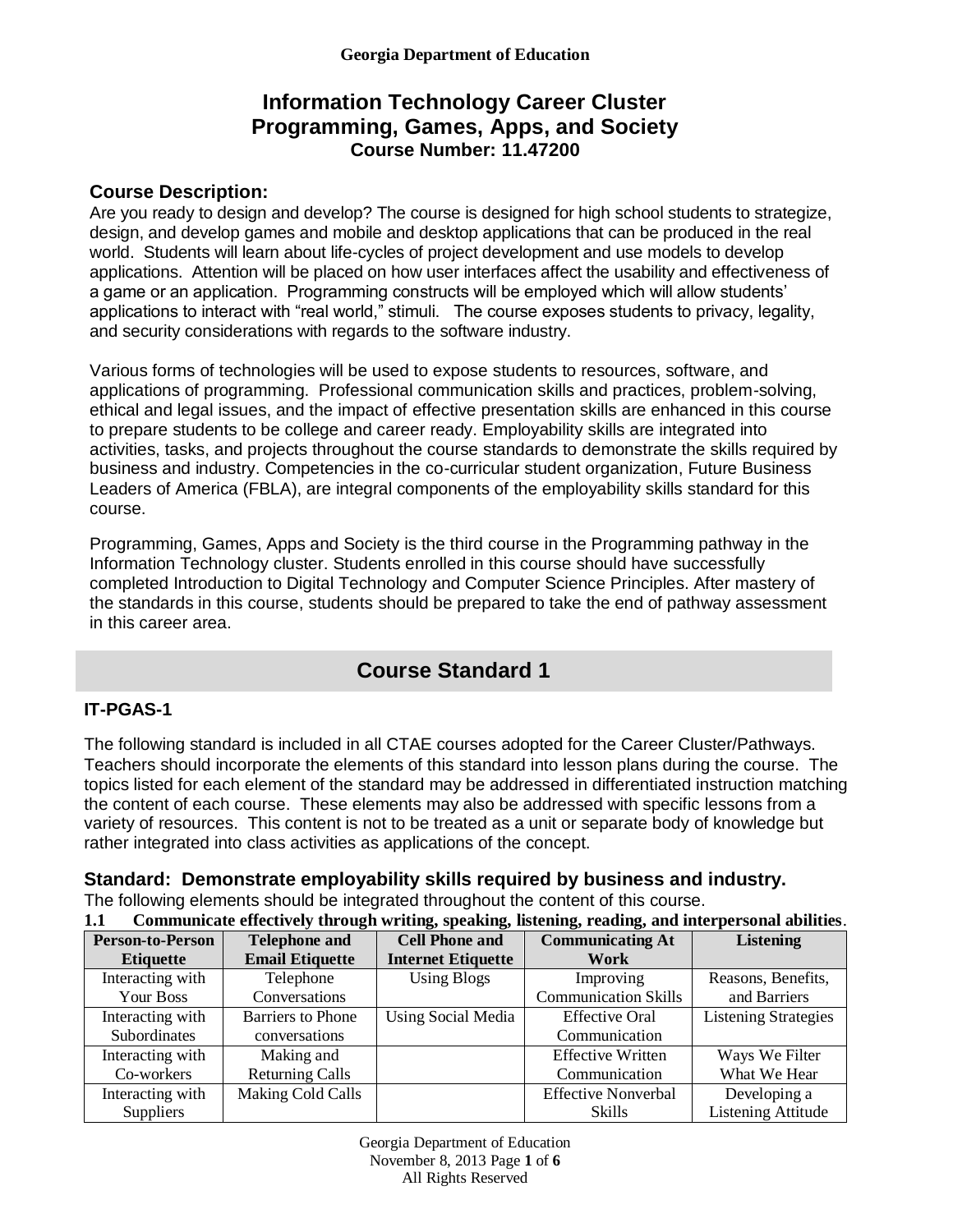### **Georgia Department of Education**

| <b>Handling</b>   | Effective Word Use   | Show You Are              |
|-------------------|----------------------|---------------------------|
| Conference Calls  |                      | Listening                 |
| <b>Handling</b>   | Giving and Receiving | <b>Asking Questions</b>   |
| Unsolicited Calls | Feedback             |                           |
|                   |                      | <b>Obtaining Feedback</b> |
|                   |                      | Getting Others to         |
|                   |                      | Listen                    |

| <b>Nonverbal</b><br>Communication              | Written<br><b>Communication</b>      | <b>Speaking</b>                    | <b>Applications and Effective</b><br><b>Résumés</b> |
|------------------------------------------------|--------------------------------------|------------------------------------|-----------------------------------------------------|
| Communicating<br>Nonverbally                   | <b>Writing Documents</b>             | <b>Using Language</b><br>Carefully | Completing a Job Application                        |
| Reading Body Language<br>and mixed Messages    | Constructive<br>Criticism in Writing | One-on-One<br>Conversations        | Writing a Cover Letter                              |
| Matching Verbal and<br>Nonverbal communication |                                      | Small Group<br>Communication       | Things to Include in a Résumé                       |
| <b>Improving Nonverbal</b><br>Indicators       |                                      | Large Group<br>Communication       | Selling Yourself in a Résumé                        |
| Nonverbal Feedback                             |                                      | <b>Making Speeches</b>             | Terms to Use in a Résumé                            |
| Showing Confidence<br>Nonverbally              |                                      | Involving the<br>Audience          | Describing Your Job<br>Strengths                    |
| <b>Showing Assertiveness</b>                   |                                      | <b>Answering Questions</b>         | Organizing Your Résumé                              |
|                                                |                                      | Visual and Media Aids              | Writing an Electronic Résumé                        |
|                                                |                                      | <b>Errors</b> in Presentation      | Dressing Up Your Résumé                             |

#### **1.2 Demonstrate creativity by asking challenging questions and applying innovative procedures and methods.**

| <b>Teamwork and Problem Solving</b> | <b>Meeting Etiquette</b>                      |  |
|-------------------------------------|-----------------------------------------------|--|
| <b>Thinking Creatively</b>          | Preparation and Participation in Meetings     |  |
| <b>Taking Risks</b>                 | Conducting Two-Person or Large Group Meetings |  |
| <b>Building Team Communication</b>  | Inviting and Introducing Speakers             |  |
|                                     | Facilitating Discussions and Closing          |  |
|                                     | Preparing Visual Aids                         |  |
|                                     | Virtual Meetings                              |  |

#### **1.3 Exhibit critical thinking and problem solving skills to locate, analyze and apply information in career planning and employment situations.**

| Problem                 | <b>Customer Service</b>  | <b>The Application</b>     | <b>Interviewing</b>     | <b>Finding the Right</b> |
|-------------------------|--------------------------|----------------------------|-------------------------|--------------------------|
| <b>Solving</b>          |                          | <b>Process</b>             | <b>Skills</b>           | <b>Job</b>               |
| Transferable            | Gaining Trust and        | Providing Information,     | Preparing for an        | Locating Jobs and        |
| <b>Job Skills</b>       | Interacting with         | <b>Accuracy and Double</b> | Interview               | Networking               |
|                         | <b>Customers</b>         | Checking                   |                         |                          |
| Becoming a              | Learning and             | <b>Online Application</b>  | Questions to Ask in     | <b>Job Shopping</b>      |
| Problem Solver          | <b>Giving Customers</b>  | Process                    | an Interview            | Online                   |
|                         | What They Want           |                            |                         |                          |
| Identifying a           | <b>Keeping Customers</b> | Following Up After         | Things to Include       | <b>Job Search</b>        |
| Problem                 | Coming Back              | Submitting an              | in a Career             | Websites                 |
|                         |                          | Application                | Portfolio               |                          |
| Becoming a              | Seeing the               | Effective Résumés:         | <b>Traits Employers</b> | Participation in Job     |
| <b>Critical Thinker</b> | Customer's Point         |                            | are Seeking             | Fairs                    |
| Managing                | Selling Yourself and     | Matching Your              | Considerations          | Searching the            |
|                         | the Company              | Talents to a Job           | Before Taking a Job     | <b>Classified Ads</b>    |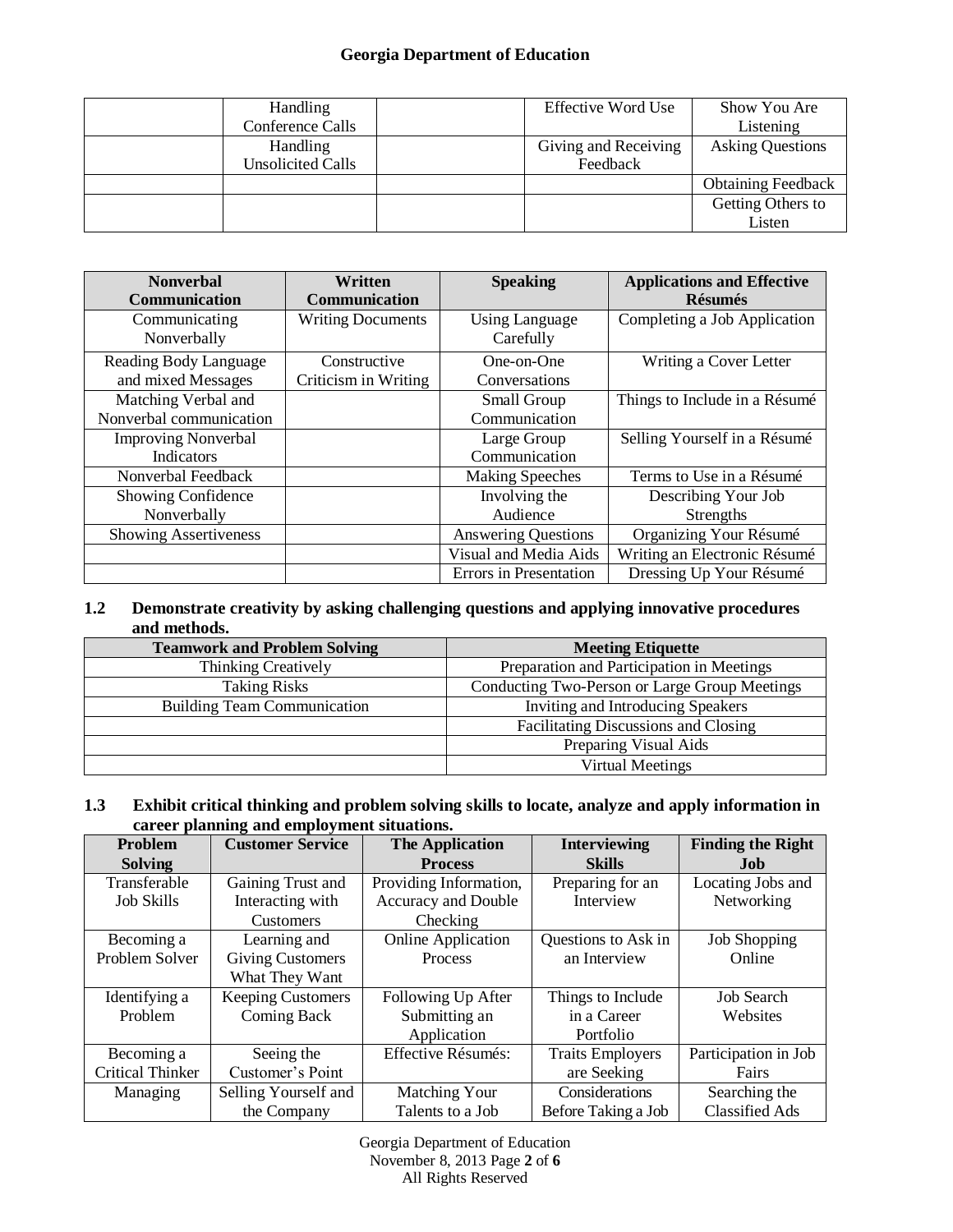#### **Georgia Department of Education**

| <b>Handling Customer</b> | When a Résumé  | Using Employment         |
|--------------------------|----------------|--------------------------|
| Complaints               | Should be Used | Agencies                 |
| Strategies for           |                | Landing an               |
| <b>Customer Service</b>  |                | Internship               |
|                          |                | <b>Staying Motivated</b> |
|                          |                | to Search                |

#### **1.4 Model work readiness traits required for success in the workplace including integrity, honesty, accountability, punctuality, time management, and respect for diversity.**

| Workplace                         | <b>Personal</b>                       | vy, paneraancy, anne management, and respect for arteristy.<br><b>Employer</b> | <b>Business Etiquette</b>           | Communicating                              |
|-----------------------------------|---------------------------------------|--------------------------------------------------------------------------------|-------------------------------------|--------------------------------------------|
| <b>Ethics</b>                     | <b>Characteristics</b>                | <b>Expectations</b>                                                            |                                     | at Work                                    |
| Demonstrating<br>Good Work Ethic  | Demonstrating a<br>Good Attitude      | <b>Behaviors</b><br><b>Employers Expect</b>                                    | Language and<br><b>Behavior</b>     | <b>Handling Anger</b>                      |
| Behaving<br>Appropriately         | Gaining and<br><b>Showing Respect</b> | Objectionable<br><b>Behaviors</b>                                              | Keeping Information<br>Confidential | Dealing with<br>Difficult<br>Coworkers     |
| Maintaining<br>Honesty            | Demonstrating<br>Responsibility       | Establishing<br>Credibility                                                    | <b>Avoiding Gossip</b>              | Dealing with a<br><b>Difficult Boss</b>    |
| Playing Fair                      | Showing<br>Dependability              | Demonstrating Your<br>Skills                                                   | Appropriate Work<br>Email           | Dealing with<br><b>Difficult Customers</b> |
| <b>Using Ethical</b><br>Language  | <b>Being Courteous</b>                | <b>Building Work</b><br>Relationships                                          | Cell Phone Etiquette                | Dealing with<br>Conflict                   |
| Showing<br>Responsibility         | Gaining<br>Coworkers' Trust           |                                                                                | Appropriate Work<br>Texting         |                                            |
| Reducing<br>Harassment            | Persevering                           |                                                                                | Understanding<br>Copyright          |                                            |
| Respecting<br>Diversity           | Handling<br>Criticism                 |                                                                                | Social Networking                   |                                            |
| Making<br>Truthfulness a<br>Habit | Showing<br>Professionalism            |                                                                                |                                     |                                            |
| Leaving a Job<br>Ethically        |                                       |                                                                                |                                     |                                            |

#### **1.5 Apply the appropriate skill sets to be productive in a changing, technological, diverse workplace to be able to work independently and apply team work skills.**

| <b>Expected Work Traits</b>         | <b>Teamwork</b>                   | <b>Time Management</b>            |
|-------------------------------------|-----------------------------------|-----------------------------------|
| <b>Demonstrating Responsibility</b> | <b>Teamwork Skills</b>            | <b>Managing Time</b>              |
| Dealing with Information Overload   | Reasons Companies Use Teams       | <b>Putting First Things First</b> |
| Transferable Job Skills             | Decisions Teams Make              | <b>Juggling Many Priorities</b>   |
| <b>Managing Change</b>              | <b>Team Responsibilities</b>      | <b>Overcoming Procrastination</b> |
| Adopting a New Technology           | Problems That Affect Teams        | Organizing Workspace and          |
|                                     |                                   | <b>Tasks</b>                      |
|                                     | Expressing Yourself on a Team     | <b>Staying Organized</b>          |
|                                     | Giving and Receiving Constructive | Finding More Time                 |
|                                     | Criticism                         |                                   |
|                                     |                                   | <b>Managing Projects</b>          |
|                                     |                                   | Prioritizing Personal and Work    |
|                                     |                                   | Life                              |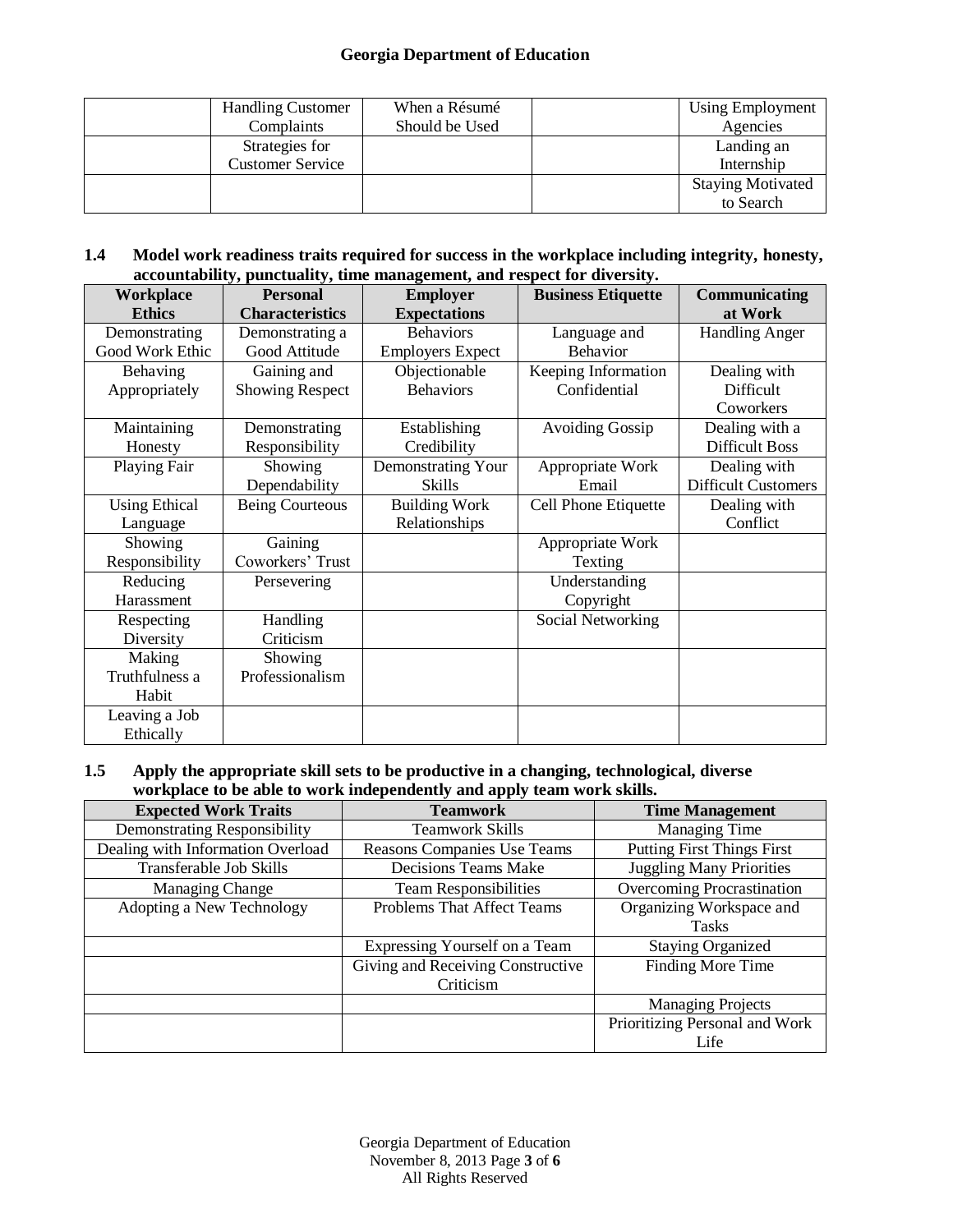| <b>On-the-Job Etiquette</b>    | <b>Person-to-Person Etiquette</b> | <b>Communication Etiquette</b> | <b>Presenting Yourself</b> |  |  |
|--------------------------------|-----------------------------------|--------------------------------|----------------------------|--|--|
| <b>Using Professional</b>      | <b>Meeting Business</b>           | Creating a Good                | Looking                    |  |  |
| <b>Manners</b>                 | Acquaintances                     | Impression                     | Professional               |  |  |
| <b>Introducing People</b>      | Meeting People for the First      | Keeping Phone Calls            | Dressing for Success       |  |  |
|                                | Time                              | Professional                   |                            |  |  |
| <b>Appropriate Dress</b>       | <b>Showing Politeness</b>         | Proper Use of Work Email       | Showing a                  |  |  |
|                                |                                   |                                | Professional Attitude      |  |  |
| <b>Business Meal Functions</b> |                                   | Proper Use of Cell Phone       | <b>Using Good Posture</b>  |  |  |
| Behavior at Work               |                                   | Proper Use in Texting          | Presenting Yourself        |  |  |
| Parties                        |                                   |                                | to Associates              |  |  |
| <b>Behavior at Conventions</b> |                                   |                                | <b>Accepting Criticism</b> |  |  |
| <b>International Etiquette</b> |                                   |                                | Demonstrating              |  |  |
|                                |                                   |                                | Leadership                 |  |  |
| Cross-Cultural Etiquette       |                                   |                                |                            |  |  |
| Working in a Cubicle           |                                   |                                |                            |  |  |

**1.6 Present a professional image through appearance, behavior and language.** 

### **Support of CTAE Foundation Course Standards and Georgia Standards of Excellence L9-10RST 1-10 and L9-10WHST 1-10:**

Georgia Standards of Excellence ELA/Literacy standards have been written specifically for technical subjects and have been adopted as part of the official standards for all CTAE courses.

# **Course Standard 2**

## **IT-PGAS-2**

### **Describe the software application life cycle and use a prototype development model to develop applications.**

- 2.1 Understand the software development cycle and the iterative nature of the software development cycle.
- 2.2 Understand and use steps to a designing a good software product.
- 2.3 Use a good prototype development model to write a cellphone application or a video game.
- 2.4 Write easy to read programs by using user-friendly comments and naming conventions.
- 2.5 Test the programs for completeness and accuracy.

# **Course Standard 3**

### **IT-PGAS-3**

### **Design and develop applications using objects.**

- 3.1 Understand the fundamental concept of an object and the differences between primitive data types and objects.
- 3.2 Design real-life applications with objects interacting with one another.
- 3.3 Develop programs with multiple events and objects solving problems.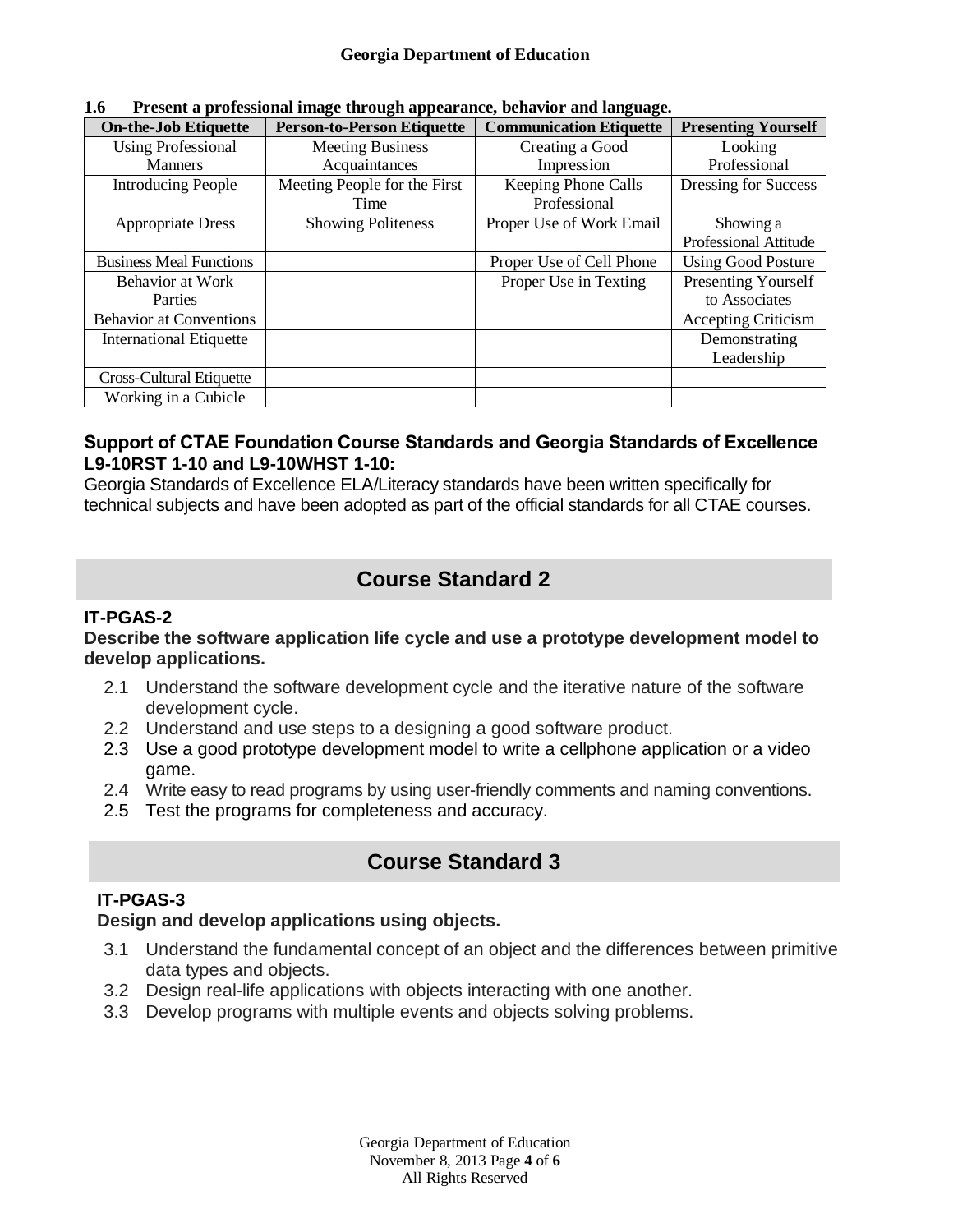# **Course Standard 4**

### **IT-PGA-4**

#### **Design, develop, and implement accessible and usable interfaces, and analyze applications for engaging the user.**

- 4.1 Identify the components of a user interface.
- 4.2 List the criteria used to determine the effectiveness of an interface.
- 4.3 Design and produce a user interface.
- 4.4 Apply user interface design criteria to critique common user interfaces (mobile phones, tablets, remote controls, and microwave ovens).
- 4.5 Discuss how the design of applications can influence and motivate or demotivate the user.
- 4.6 Write a program that involves the design and development of multiple programs utilizing the software development practices.
- 4.7 Compare and contrast a collection of software based on usability and user preference.
- 4.8 Test the program for usability.

# **Course Standard 5**

### **IT-PGA-5**

### **Use and implement different digital representations of media.**

- 5.1 Explain the relative strengths and weaknesses of different representations of images.
- 5.2 Explain the relative strengths and weaknesses of different representations of music and sound.
- 5.3 Use computational thinking practices to manipulate images and sounds captured from the real world.
- 5.4 Write a program to modify an image and sound for use in an application or game.
- 5.5 Research and create tools and techniques to manipulate media at different levels of abstraction.

# **Course Standard 6**

### **IT-PGA-6**

#### **Evaluate an application design in terms of meeting privacy needs, legal and intellectual property requirements, and security considerations.**

- 6.1 Understand privacy needs in the development of application software.
- 6.2 Explain how security considerations play a part in software development.
- 6.3 Evaluate how intellectual property plays into to the development of applications.
- 6.4 Research examples of how security and privacy leaks in applications have affected users and society.

# **Course Standard 7**

### **IT-PGA-7**

**Develop applications that read real-world data from sensors, interpret the data, and respond to the real-world stimuli.**

7.1 Plan how real-world data collection can influence the design decisions.